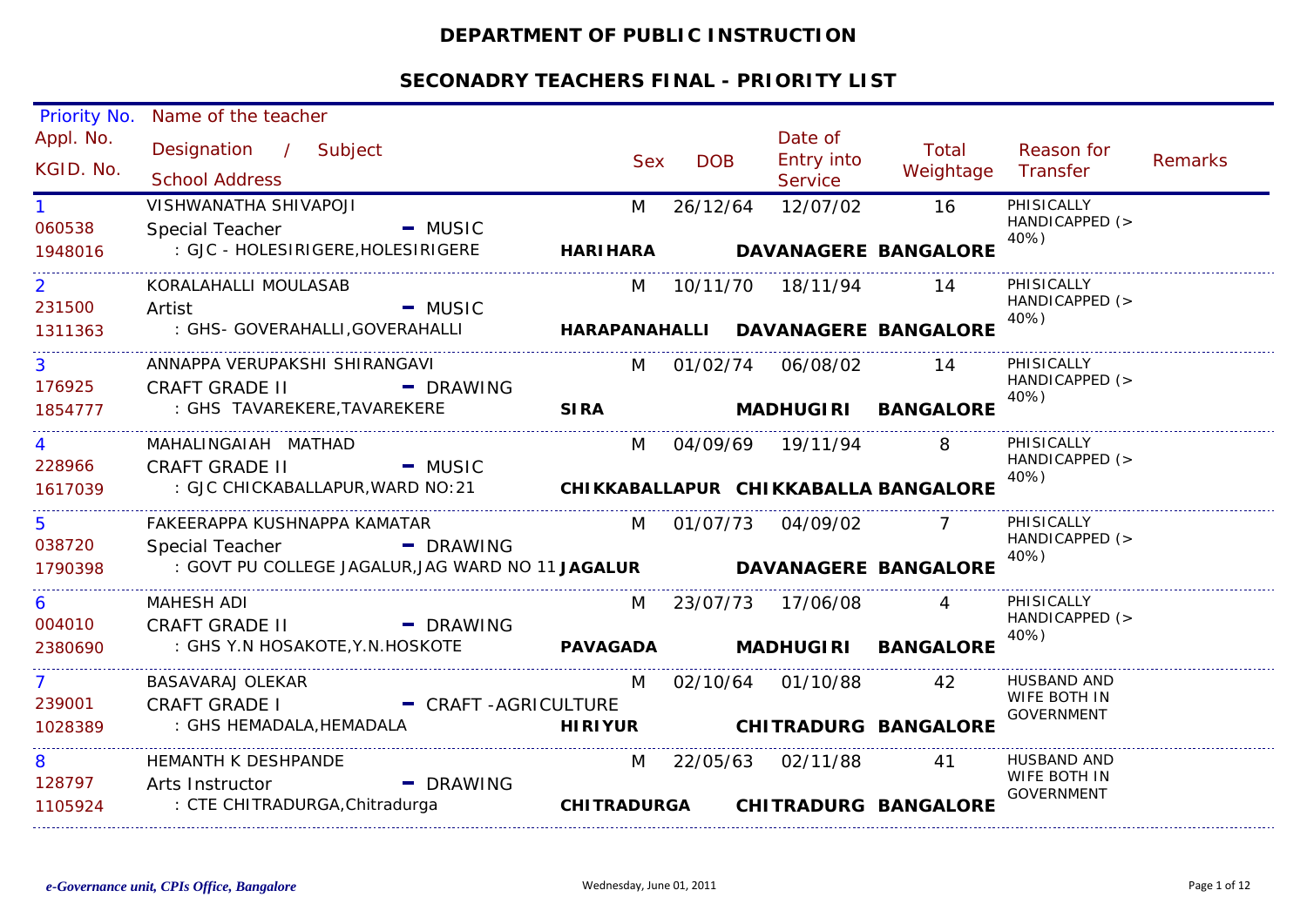| Priority No.                         | Name of the teacher                                                                   |                                           |            |                     |                                    |                                    |                                                         |                |
|--------------------------------------|---------------------------------------------------------------------------------------|-------------------------------------------|------------|---------------------|------------------------------------|------------------------------------|---------------------------------------------------------|----------------|
| Appl. No.<br>KGID. No.               | Designation / Subject<br><b>School Address</b>                                        |                                           | <b>Sex</b> | <b>DOB</b>          | Date of<br>Entry into<br>Service   | Total<br>Weightage                 | Reason for<br>Transfer                                  | <b>Remarks</b> |
| 9<br>083519<br>1008437               | <b>DEVANAMMA</b><br><b>CRAFT GRADE I</b><br>: GOVT HS HUSKUR, HUSKUR                  | F.<br>- CRAFT -TAILORING<br><b>ANEKAL</b> |            | 01/08/59            | 31/10/88                           | 32<br><b>BANGALORE S BANGALORE</b> | HUSBAND AND<br>WIFE BOTH IN<br><b>GOVERNMENT</b>        |                |
| 10 <sup>°</sup><br>075823            | HONGAL N P<br>Special Teacher<br>- DRAWING                                            |                                           | M          | 01/08/63 04/10/88   |                                    | 29                                 | HUSBAND AND<br>WIFE BOTH IN<br><b>GOVERNMENT</b>        |                |
| 1124369                              | : GJC SIRA, SIRA WARD1                                                                | <b>SIRA</b>                               |            |                     | <b>MADHUGIRI</b>                   | <b>BANGALORE</b>                   |                                                         |                |
| 11<br>029517                         | PN UMADEVI<br>CRAFT GRADE II - CRAFT -TAILORING                                       |                                           | $F =$      | 03/11/61 05/07/02   |                                    | 16                                 | <b>HUSBAND AND</b><br>WIFE BOTH IN                      |                |
| 1854549                              | : GHS MIDIGESHI, MEDIGESI                                                             |                                           |            |                     | <b>MADHUGIRI MADHUGIRI</b>         | <b>BANGALORE</b>                   | <b>GOVERNMENT</b>                                       |                |
| 12 <sup>2</sup><br>082984<br>1854672 | <b>MANJULA M B</b><br>Special Teacher - CRAFT -TAILORING<br>: GPUC BILIGERE, BILIGERE | F<br><b>TIPTUR</b>                        |            |                     | 10/07/78 09/07/02<br><b>TUMKUR</b> | 16<br><b>BANGALORE</b>             | <b>HUSBAND AND</b><br>WIFE BOTH IN<br><b>GOVERNMENT</b> |                |
|                                      |                                                                                       |                                           |            |                     |                                    |                                    |                                                         |                |
| 13<br>009005                         | UMESH V PEDDIPATHI<br>Special Teacher<br>- DRAWING                                    |                                           | M          | 20/06/64 21/12/05   |                                    | <b>10</b>                          | HUSBAND AND<br>WIFE BOTH IN<br><b>GOVERNMENT</b>        |                |
| 1959912                              | : GJC I.D.HALLY, I.D.HALLY                                                            | <b>MADHUGIRI</b>                          |            |                     | <b>MADHUGIRI</b>                   | <b>BANGALORE</b>                   |                                                         |                |
| 14<br>082491                         | MAHESH D NAIK<br>Special Teacher<br>- DRAWING                                         |                                           |            | M 18/05/73 23/06/06 |                                    | 8                                  | <b>HUSBAND AND</b><br>WIFE BOTH IN<br><b>GOVERNMENT</b> |                |
| 1919544                              | : GHS HULIDEVARABANA, HULIDEVARABANA                                                  | <b>SAGAR</b>                              |            |                     | <b>SHIMOGA</b>                     | <b>BANGALORE</b>                   |                                                         |                |
| 15<br>086436                         | SANTHOSH KUMAR BADAMIKAR<br><b>CRAFT GRADE I</b><br>- DRAWING                         |                                           |            |                     | M 19/06/70 11/03/06                | $5^{\circ}$                        | <b>HUSBAND AND</b><br>WIFE BOTH IN<br><b>GOVERNMENT</b> |                |
| 1936884                              | : GJC BOYS CHANNAPATNA, CHANNAPATNA<br><b>TOWN</b>                                    |                                           |            |                     |                                    | CHANNAPATNA RAMANAGARA BANGALORE   |                                                         |                |
| 16                                   | MANJUNATHA K R                                                                        |                                           | M          | 09/04/81 13/11/08   |                                    | $\overline{4}$                     | HUSBAND AND                                             |                |
| 216386<br>2129901                    | Special Teacher<br>- DRAWING<br>: GHS KURUBARA<br>RAMANAHALLY, CHIKKABANAGERE         | <b>SIRA</b>                               |            |                     | <b>MADHUGIRI</b>                   | <b>BANGALORE</b>                   | WIFE BOTH IN<br><b>GOVERNMENT</b>                       |                |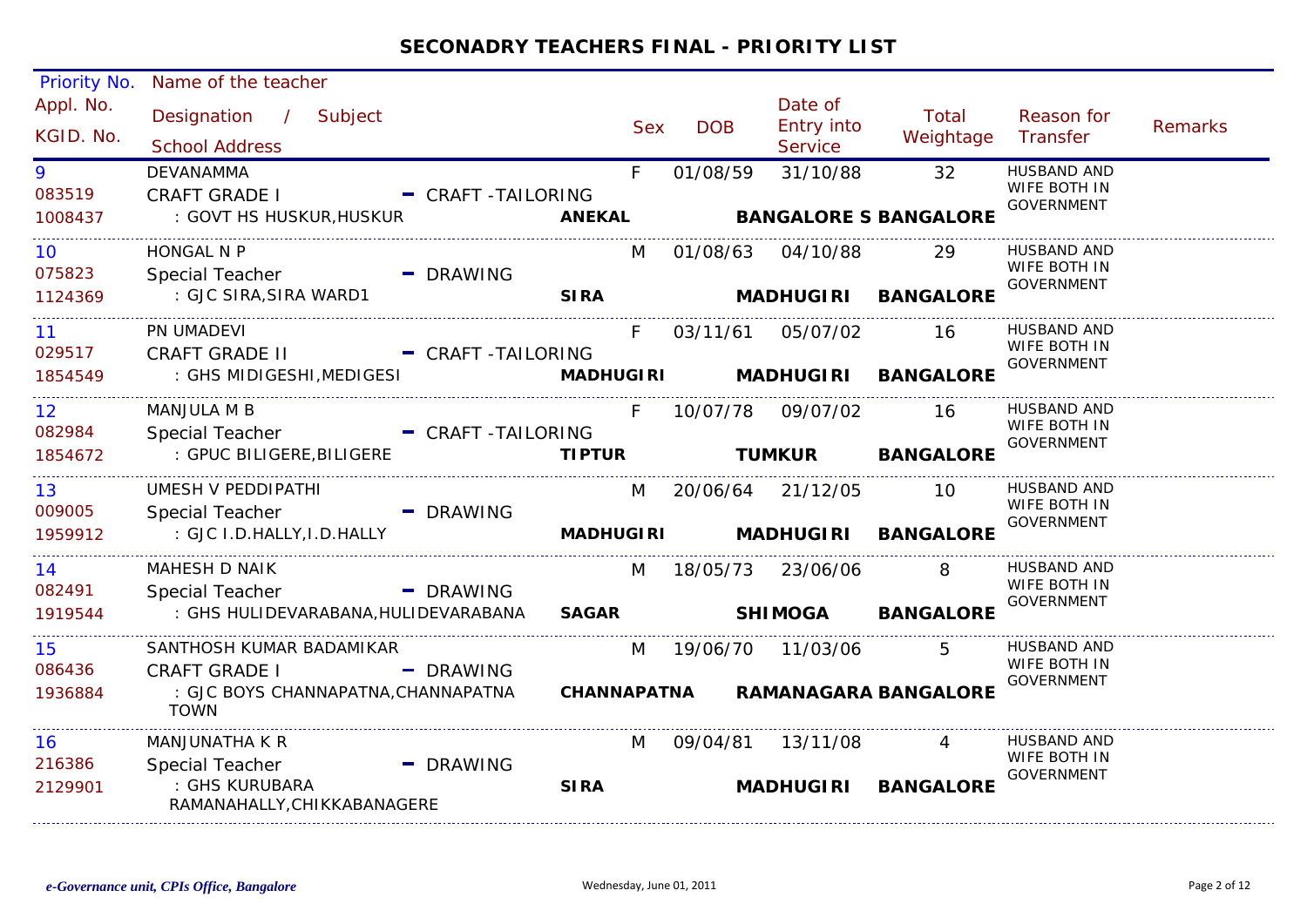| 1956765                              | : GJC MASTHI,MASTHI                                                                                                                          | <b>MALUR</b>  |            | <b>KOLAR</b>                            | <b>BANGALORE</b>       |                                                         |                |
|--------------------------------------|----------------------------------------------------------------------------------------------------------------------------------------------|---------------|------------|-----------------------------------------|------------------------|---------------------------------------------------------|----------------|
| 24<br>240282                         | RAVINDRA SHRISHAIL MATHAPATI<br>Special Teacher<br>- DRAWING                                                                                 |               |            | M 22/07/70 15/07/02                     | 8                      | HUSBAND OR<br>WIFE IN<br><b>GOVERNMENT</b>              |                |
| 1959916                              | : GHS MARIDASANAHALLY, MARIDASANAHALLI PAVAGADA MADHUGIRI BANGALORE                                                                          |               |            |                                         |                        | <b>GOVERNMENT</b>                                       |                |
| 23<br>060163                         | NAGANAGOUDA N PATIL<br>- DRAWING<br>Special Teacher                                                                                          | M             |            | 01/05/66 05/12/05                       | 10                     | HUSBAND OR<br>WIFE IN                                   |                |
| 1949336                              | : SGB GOVT H.S ANABERU, ANABERU <b>DAVANAGERE (S) DAVANAGERE BANGALORE</b>                                                                   |               |            |                                         |                        | <b>GOVERNMENT</b>                                       |                |
| 22 <sub>2</sub><br>243118            | DAYANAND BHANDARKAWATE<br>Special Teacher - - - - - DRAWING                                                                                  |               |            | M 20/06/69 03/06/04 12                  |                        | HUSBAND OR<br>WIFE IN                                   |                |
| 1842829                              | : G J C VIJAYAPURA, VIJAYAPURA <b>DEVANAHALLI BANGALORE R BANGALORE</b>                                                                      |               |            |                                         |                        | <b>GOVERNMENT</b>                                       |                |
| 21<br>060154                         | LATHA C V<br>CRAFT GRADE I - CRAFT -TAILORING                                                                                                | F.            |            | 03/06/74 01/06/02 12                    |                        | HUSBAND OR<br>WIFE IN                                   |                |
| 1934540                              | : G JC YEREHALLI, YEREHALLI <b>WARANA MAMANAGARA KAMANA MAMANAGARA BANGALORE</b>                                                             |               |            |                                         |                        | <b>GOVERNMENT</b>                                       |                |
| 20<br>137082                         | SHOBHA N<br>CRAFT GRADE II - CRAFT -TAILORING                                                                                                | F             |            | 02/06/77 05/07/02 16                    |                        | <b>HUSBAND OR</b><br>WIFE IN                            |                |
| 115993<br>1147393                    | - CRAFT -TAILORING<br><b>CRAFT GRADE I</b><br>: GHS GONAMAKANAHALLI, WARD35 KGF                                                              |               |            |                                         | <b>KOLAR BANGALORE</b> | <b>GOVERNMENT</b>                                       |                |
| 19                                   | G CHRISTINA BABITHA                                                                                                                          | F             |            | 03/02/70 26/11/99                       | 21                     | <b>HUSBAND OR</b><br>WIFE IN                            |                |
| 085324<br>719315                     | <b>CRAFT GRADE I</b><br>- CRAFT-TAILORING<br>: G P U COLLAGE SRIRAMPURAM 7TH<br>MAIN, BHASYAM NAGAR W NO.24                                  | <b>NORTH2</b> |            | <b>BANGALORE</b>                        | <b>BANGALORE</b>       | <b>GOVERNMENT</b>                                       |                |
| 18                                   | NAGARAJA M                                                                                                                                   | M             |            | 01/06/60 09/02/84                       | 47                     | HUSBAND OR<br>WIFE IN                                   |                |
| 17 <sup>7</sup><br>097151<br>2410384 | <b>CHINNA B H</b><br>Special Teacher<br>$\blacksquare$ DRAMA<br>: GHS GHATTEHOSAHALLI, GHATTEHOSAHALLI <b>HOLALKERE CHITRADURG BANGALORE</b> | F             | 30/12/83   | 09/01/09                                | $\overline{4}$         | <b>HUSBAND AND</b><br>WIFE BOTH IN<br><b>GOVERNMENT</b> |                |
| Appl. No.<br>KGID. No.               | Designation / Subject<br><b>School Address</b>                                                                                               | <b>Sex</b>    | <b>DOB</b> | Date of<br>Entry into<br><b>Service</b> | Total<br>Weightage     | Reason for<br>Transfer                                  | <b>Remarks</b> |
| <b>Priority No.</b>                  | Name of the teacher                                                                                                                          |               |            |                                         |                        |                                                         |                |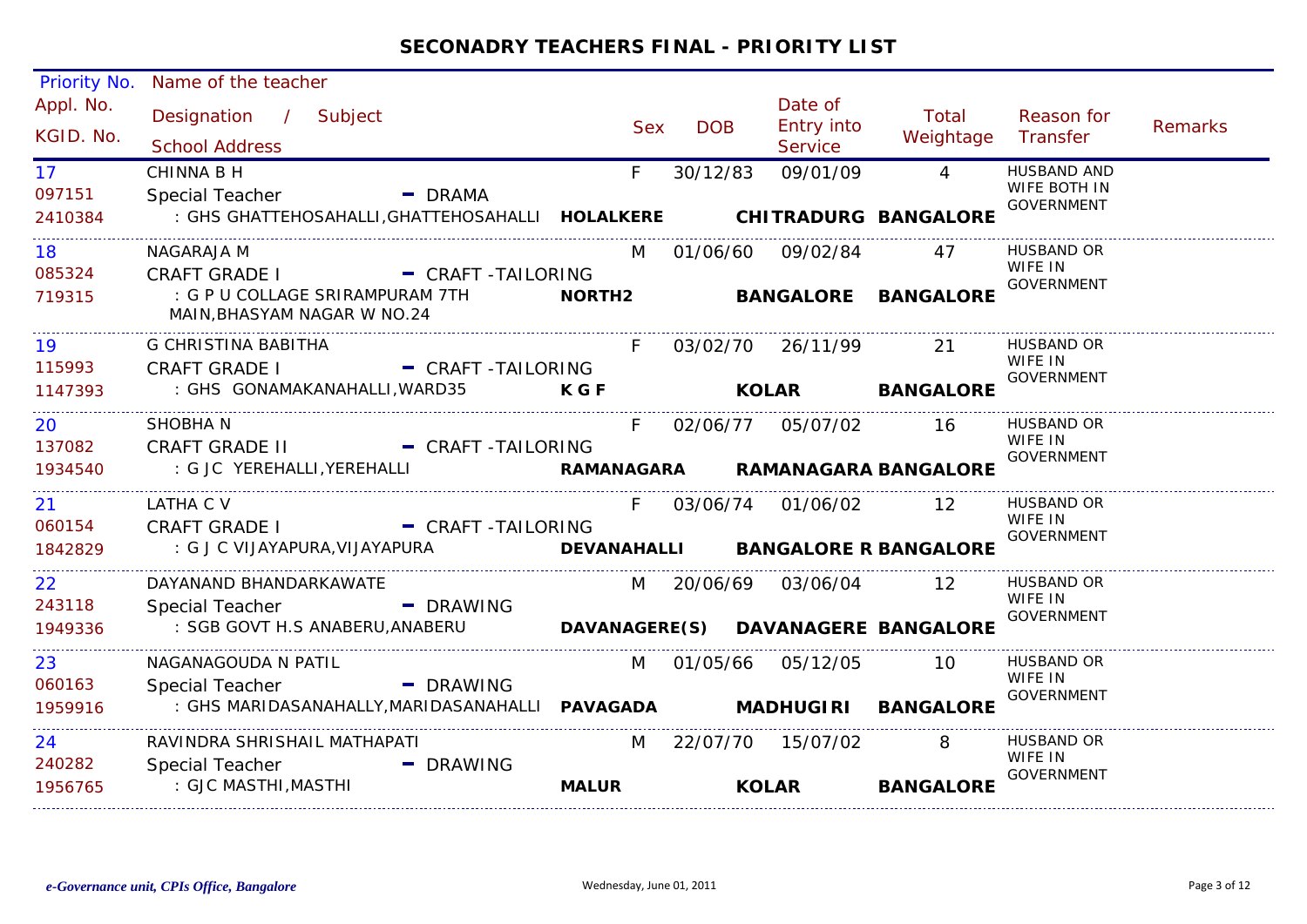| <b>Priority No.</b>    | Name of the teacher                                   |                                                                                 |                |            |                                  |                    |                              |                |
|------------------------|-------------------------------------------------------|---------------------------------------------------------------------------------|----------------|------------|----------------------------------|--------------------|------------------------------|----------------|
| Appl. No.<br>KGID. No. | Designation / Subject<br><b>School Address</b>        |                                                                                 | <b>Sex</b>     | <b>DOB</b> | Date of<br>Entry into<br>Service | Total<br>Weightage | Reason for<br>Transfer       | <b>Remarks</b> |
| 25                     | <b>SANTHOSH PUJARI</b>                                |                                                                                 | M              | 23/09/72   | 03/09/02                         | $\overline{8}$     | <b>HUSBAND OR</b>            |                |
| 237116                 | <b>Special Teacher</b>                                | - DRAWING                                                                       |                |            |                                  |                    | WIFE IN                      |                |
| 1854484                |                                                       |                                                                                 |                |            |                                  | <b>BANGALORE</b>   | <b>GOVERNMENT</b>            |                |
| 26                     | CHANDRASHEKHAR G HORAKERI                             |                                                                                 |                |            | M 20/07/66 26/06/06              | 8                  | HUSBAND OR                   |                |
| 240230                 | Special Teacher - - - - - DRAWING                     |                                                                                 |                |            |                                  |                    | WIFE IN<br><b>GOVERNMENT</b> |                |
| 1950924                |                                                       | : GHS-K.KALLAHALLI,K.KALLAHALLI         HARAPANAHALLI DAVANAGERE BANGALORE      |                |            |                                  |                    |                              |                |
| 27                     | U A SHIVALINGAIAH                                     |                                                                                 | M              |            | 20/05/63  04/05/07               | 8                  | <b>HUSBAND OR</b>            |                |
| 230308                 |                                                       | CRAFT GRADE II - CRAFT -HORTICULTURE                                            |                |            |                                  |                    | WIFE IN<br><b>GOVERNMENT</b> |                |
| 1937343                |                                                       | : G HS ARALALUSANDRA, ARALALUSANDRA CHANNAPATNA RAMANAGARA BANGALORE            |                |            |                                  |                    |                              |                |
| 28                     | PUTTANAGOUDA S K                                      |                                                                                 |                |            | M 18/07/72 26/06/06              | 6                  | HUSBAND OR                   |                |
| 041526                 | Special Teacher - PDRAWING                            |                                                                                 |                |            |                                  |                    | WIFE IN<br><b>GOVERNMENT</b> |                |
| 1950657                |                                                       | : G. COM. H S MELLAKATTE, MELLAKATTE <b>DAVANAGERE (N) DAVANAGERE BANGALORE</b> |                |            |                                  |                    |                              |                |
| 29                     |                                                       | DUNDAPPA MAHADEV KANKANAWADI                                                    |                |            | M 01/06/76 02/07/07              | 6                  | HUSBAND OR                   |                |
| 142740                 | Special Teacher - PDRAWING                            |                                                                                 |                |            |                                  |                    | WIFE IN<br><b>GOVERNMENT</b> |                |
| 2160608                |                                                       | : GJC - KULAMBI KUNDUR,KUNDUR <b>HONNALI DAVANAGERE BANGALORE</b>               |                |            |                                  |                    |                              |                |
| 30                     | VASANT SALI                                           |                                                                                 |                |            | M 21/07/75 12/10/07              | 6                  | HUSBAND OR                   |                |
| 116525                 | <b>Special Teacher</b>                                | - DRAWING                                                                       |                |            |                                  |                    | WIFE IN<br><b>GOVERNMENT</b> |                |
| 2381371                | : GHS HITHALAHALLI MUTT<br>HITTALAHALLI, HITHALAHALLI |                                                                                 | <b>KUNIGAL</b> |            | <b>TUMKUR</b>                    | <b>BANGALORE</b>   |                              |                |
| 31                     | <b>BALAKRISHNA P C</b>                                |                                                                                 | M              |            |                                  | 6                  | <b>HUSBAND OR</b>            |                |
| 239752                 | <b>CRAFT GRADE II</b>                                 | - DRAWING                                                                       |                |            |                                  |                    | WIFE IN<br><b>GOVERNMENT</b> |                |
| 1945821                |                                                       |                                                                                 |                |            |                                  |                    |                              |                |
| 32 <sup>°</sup>        | SUNITHA PUJARI                                        |                                                                                 | F              |            | 06/07/67 08/09/08                | $\overline{4}$     | <b>HUSBAND OR</b>            |                |
| 092588                 | Special Teacher                                       | - DRAWING                                                                       |                |            |                                  |                    | WIFE IN<br><b>GOVERNMENT</b> |                |
| 2381347                | : GHS MAGADI PALYA CROSS, KOPPA                       |                                                                                 | <b>KUNIGAL</b> |            | <b>TUMKUR</b>                    | <b>BANGALORE</b>   |                              |                |
|                        |                                                       |                                                                                 |                |            |                                  |                    |                              |                |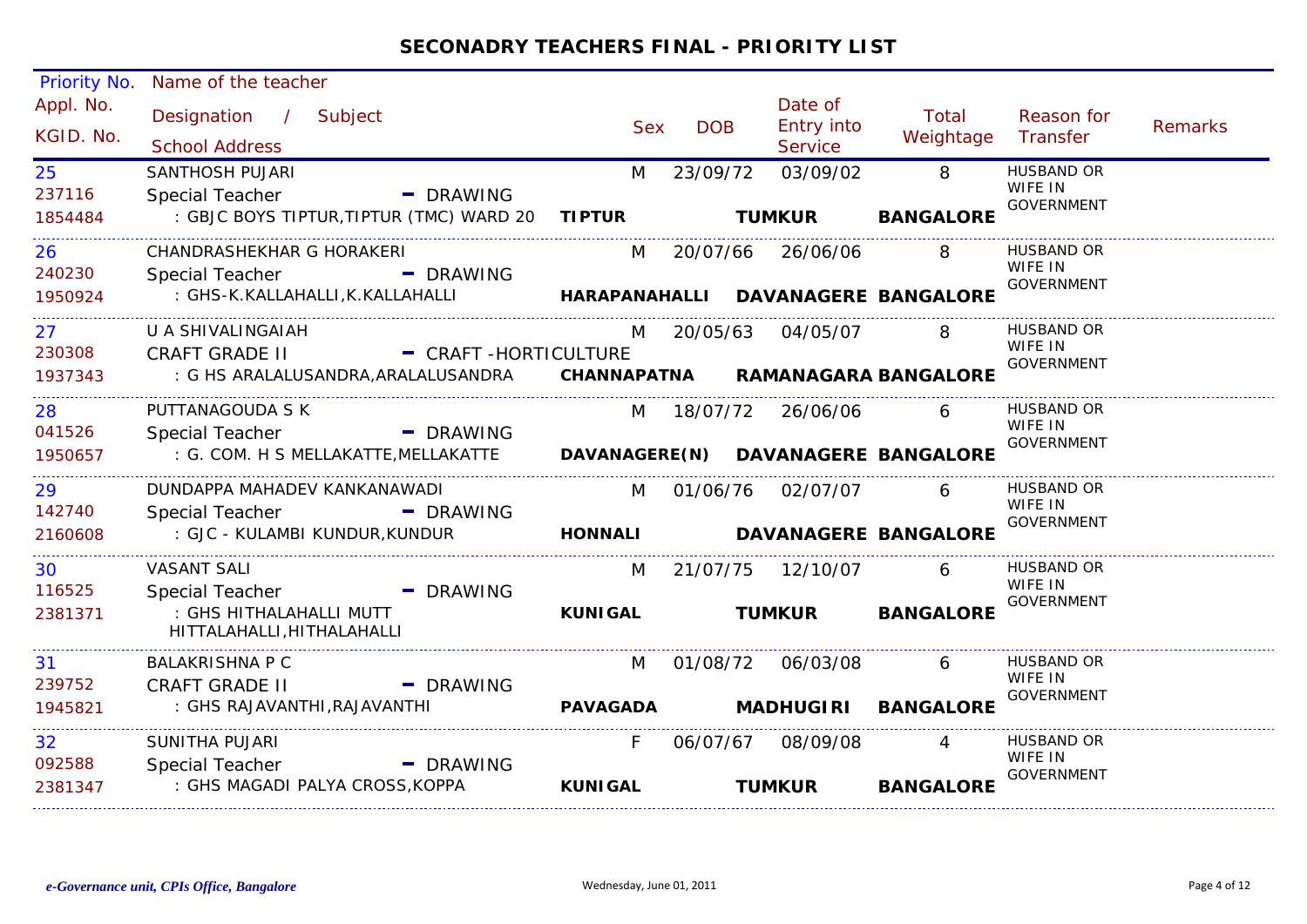| Priority No.           | Name of the teacher                                                            |                          |               |            |                                  |                                  |                                    |                |
|------------------------|--------------------------------------------------------------------------------|--------------------------|---------------|------------|----------------------------------|----------------------------------|------------------------------------|----------------|
| Appl. No.<br>KGID. No. | Designation / Subject<br><b>School Address</b>                                 |                          | <b>Sex</b>    | <b>DOB</b> | Date of<br>Entry into<br>Service | Total<br>Weightage               | Reason for<br>Transfer             | <b>Remarks</b> |
| 33<br>029130           | <b>WAHEEDA BEGUM</b><br><b>CRAFT GRADE II</b>                                  | - CRAFT -SPIINNING AND W | F.            | 20/11/66   | 31/10/88                         | 34                               | <b>OTHER CASES</b><br><b>WOMEN</b> |                |
| 1144096                | : G.SSP URDU H S CHAMARAJPETE, WARD NO 12 DAVANAGERE (N) DAVANAGERE BANGALORE  |                          |               |            |                                  |                                  |                                    |                |
| 34<br>177904           | MAMATHA C T<br><b>CRAFT GRADE II</b>                                           | - CRAFT-TAILORING        |               |            | F 20/05/77 01/06/02              | -16                              | <b>OTHER CASES</b><br><b>WOMEN</b> |                |
| 1869822                | : GHS DODDA BOMMANAHALLI,DODDA<br><b>BOMMNAHALLI</b>                           |                          |               |            |                                  | CHINTAMANI CHIKKABALLA BANGALORE |                                    |                |
| 35<br>031144           | BHANUMATHI M R<br><b>CRAFT GRADE II</b>                                        | - CRAFT-TAILORING        |               |            | F 21/09/77 03/06/02              | 16                               | <b>OTHER CASES</b><br><b>WOMEN</b> |                |
| 1739586                | : GOVT COMPOSITE HIGH SCHOOL<br>KAKOLU, KAKOLU                                 |                          | <b>NORTH4</b> |            |                                  | <b>BANGALORE BANGALORE</b>       |                                    |                |
| 36                     | RATHNAMMA H                                                                    |                          | F             |            | 01/06/76 26/06/02                | - 16                             | <b>OTHER CASES</b>                 |                |
| 178604<br>1917137      | Special Teacher<br>: GHS - GOPANAL,GOPANAALU                                   | - CRAFT-TAILORING        |               |            |                                  |                                  | <b>WOMEN</b>                       |                |
| 37<br>031210           | PARVATHAMMA C N<br><b>CRAFT GRADE II</b>                                       | - CRAFT-TAILORING        | $F =$         |            | 29/06/70 01/07/02                | 16                               | OTHER CASES<br><b>WOMEN</b>        |                |
| 1738638                | : G HS(COMP) SHIVANAPURA, SHIVANAPURA <b>HOSAKOTE    BANGALORE R BANGALORE</b> |                          |               |            |                                  |                                  |                                    |                |
| 38<br>037153           | VIJAYALAKSHMI BAI C<br><b>CRAFT GRADE I</b>                                    | - CRAFT-TAILORING        | $F =$         |            | 03/07/71 08/07/02                | -16                              | OTHER CASES<br><b>WOMEN</b>        |                |
| 1933371                | : GHS KYALANCHA, KYLANCHA                                                      |                          |               |            |                                  | RAMANAGARA RAMANAGARA BANGALORE  |                                    |                |
| 39<br>096139           | SHASHIKALA K<br><b>CRAFT GRADE II</b>                                          | - CRAFT-TAILORING        | F.            |            | 16/04/72 26/08/02                | 16                               | <b>OTHER CASES</b><br><b>WOMEN</b> |                |
| 1953318                | : COMPOSIT GHS CHIKKA THIRUPATHI,CHIKKA MALUR<br><b>THIRUPATHI</b>             |                          |               |            | <b>KOLAR</b>                     | <b>BANGALORE</b>                 |                                    |                |
| 40<br>099375           | NAGARATHNAMMA M<br><b>CRAFT GRADE II</b>                                       | - CRAFT-TAILORING        |               |            | 20/08/76 28/08/02                | -16                              | OTHER CASES<br><b>WOMEN</b>        |                |
| 1952797                | : GHS SHAPURA, SHAPURA                                                         |                          | <b>KOLAR</b>  |            | <b>KOLAR</b>                     | <b>BANGALORE</b>                 |                                    |                |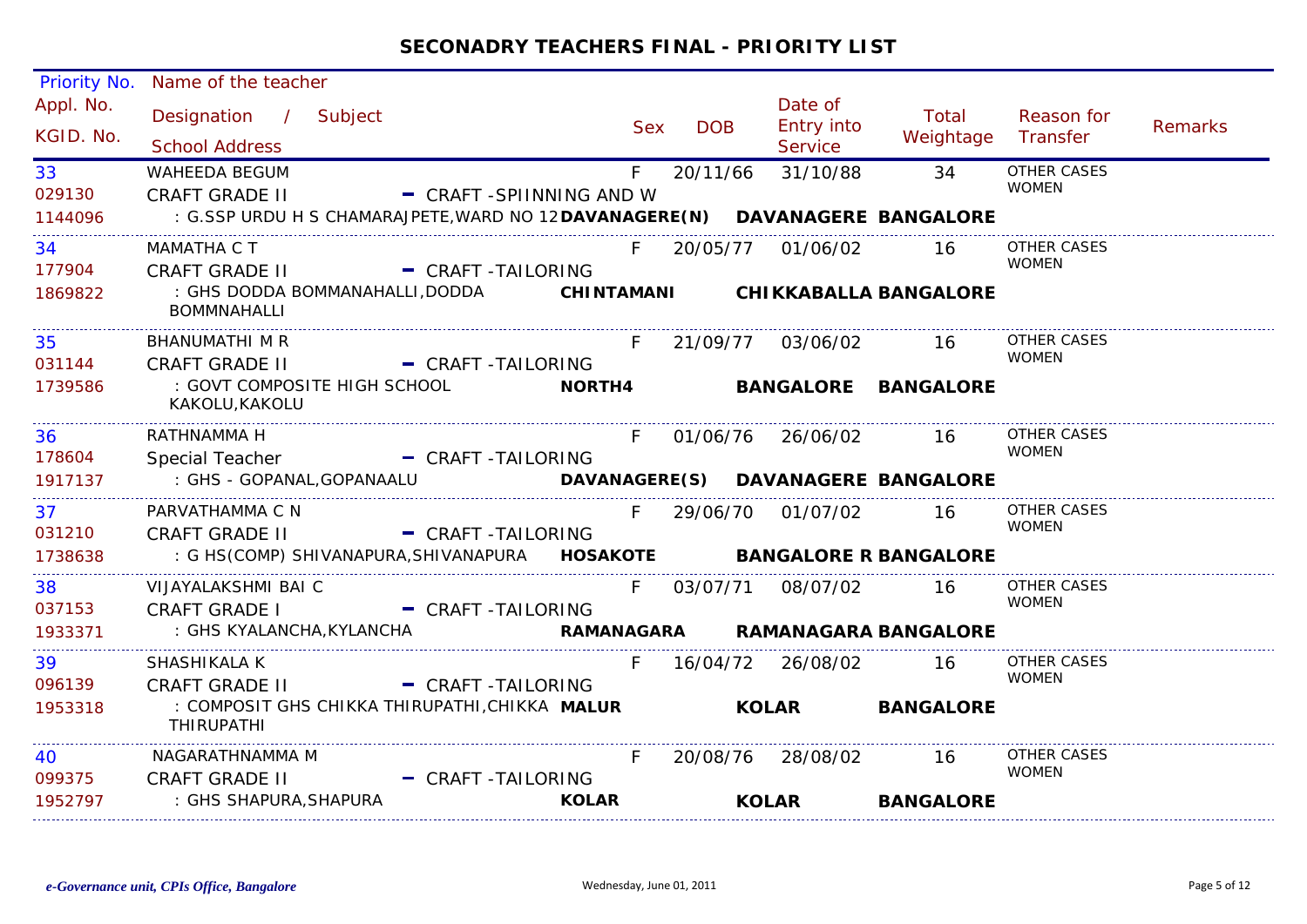| <b>Priority No.</b>    | Name of the teacher                                                      |                        |            |            |                                      |                                   |                             |                |
|------------------------|--------------------------------------------------------------------------|------------------------|------------|------------|--------------------------------------|-----------------------------------|-----------------------------|----------------|
| Appl. No.<br>KGID. No. | Designation / Subject<br><b>School Address</b>                           |                        | <b>Sex</b> | <b>DOB</b> | Date of<br><b>Entry into</b>         | Total<br>Weightage                | Reason for<br>Transfer      | <b>Remarks</b> |
|                        |                                                                          |                        |            |            | Service                              |                                   |                             |                |
| 41 —                   | <b>VEENA H B</b>                                                         |                        | F.         | 16/01/68   | 02/07/02                             | 14                                | OTHER CASES<br><b>WOMEN</b> |                |
| 103919                 | CRAFT GRADE II - CRAFT -TAILORING                                        |                        |            |            |                                      |                                   |                             |                |
| 1916045                | : GPUC ANADAPURAM, ANANDAPURAM                                           |                        |            |            |                                      | SAGAR SHIMOGA BANGALORE           |                             |                |
| 42                     | JNANARASHMI N                                                            |                        |            |            |                                      | F 21/08/76 03/06/02 12            | <b>OTHER CASES</b>          |                |
| 034691                 | <b>Special Teacher</b>                                                   | - CRAFT-TAILORING      |            |            |                                      |                                   | <b>WOMEN</b>                |                |
| 1932964                | : GOVT HS HEBBAGODI, HEBBAGODI <b>ANEKAL BANGALORE S BANGALORE</b>       |                        |            |            |                                      |                                   |                             |                |
| 43                     | G PAVITHRAMMA                                                            |                        | F.         |            | 18/05/75 28/06/02 12                 |                                   | <b>OTHER CASES</b>          |                |
| 066487                 | <b>CRAFT GRADE I</b>                                                     | - CRAFT-TAILORING      |            |            |                                      |                                   | <b>WOMEN</b>                |                |
| 1916324                | : GCHS JAYANAGARA, MELINA BESIGE <b>HOSANAGAR SHIMOGA BANGALORE</b>      |                        |            |            |                                      |                                   |                             |                |
| 44                     | M SHASHIKALA                                                             |                        | F.         |            | 23/11/76 18/07/02 12                 |                                   | <b>OTHER CASES</b>          |                |
| 244985                 | <b>Special Teacher</b>                                                   | <b>Example 1</b> MUSIC |            |            |                                      |                                   | <b>WOMEN</b>                |                |
| 1739174                | : GHS KANNAMANGALA,KANNAMANGALA <b>SOUTH4      BANGALORE S BANGALORE</b> |                        |            |            |                                      |                                   |                             |                |
| 45                     | TULASA BAI DHAGE                                                         |                        |            |            | F $\# \# \# \# \# \# \#$ 21/08/02 11 |                                   | <b>OTHER CASES</b>          |                |
| 041873                 | Special Teacher                                                          | - CRAFT-TAILORING      |            |            |                                      |                                   | <b>WOMEN</b>                |                |
| 1916466                | : GOVT URDU HIGH SCH D.J HALLI,D J HALLI93 NORTH3 BANGALORE BANGALORE    |                        |            |            |                                      |                                   |                             |                |
| 46                     | <b>BUSHRA SULTANA</b>                                                    |                        |            |            | F 12/02/72 01/06/02                  | 8                                 | OTHER CASES                 |                |
| 125044                 | <b>CRAFT GRADE II</b>                                                    | - CRAFT -TAILORING     |            |            |                                      |                                   | <b>WOMEN</b>                |                |
| 1738587                | : GHS AGARA,BBMP AGARA                                                   |                        |            |            |                                      | SOUTH3 BANGALORE S BANGALORE      |                             |                |
| 47                     | VIMAMAMMA M                                                              |                        | F.         |            | 18/04/76  01/06/02                   | 8 I                               | <b>OTHER CASES</b>          |                |
| 117697                 | Special Teacher                                                          | - CRAFT-TAILORING      |            |            |                                      |                                   | <b>WOMEN</b>                |                |
| 1933210                | : GGHS DEVANAHALLI, DEVANAHALLI TOWN DEVANAHALLI BANGALORE R BANGALORE   |                        |            |            |                                      |                                   |                             |                |
| 48                     | <b>INDUBS</b>                                                            |                        | F.         |            | 10/12/75 31/10/08                    | 2                                 | OTHER CASES                 |                |
| 140442                 | Special Teacher                                                          | <b>DANCE</b>           |            |            |                                      |                                   | <b>WOMEN</b>                |                |
| 2213306                | : G G HS VIJAYAPURA,VIJAYAPURA                                           |                        |            |            |                                      | DEVANAHALLI BANGALORE R BANGALORE |                             |                |
| 49                     | <b>VENKTESHA C</b>                                                       |                        |            |            |                                      | M 22/07/63 30/09/88 28            | OFFICE BEARER               |                |
| 060395                 | <b>CRAFT GRADE I</b>                                                     | - CRAFT -HORTICULTURE  |            |            |                                      |                                   |                             |                |
| 887302                 | : GGPUC NEW TOWN BHADRAVATHI, WARD 17 BHADRAVATI                         |                        |            |            | <b>SHIMOGA</b>                       | <b>BANGALORE</b>                  |                             |                |
|                        |                                                                          |                        |            |            |                                      |                                   |                             |                |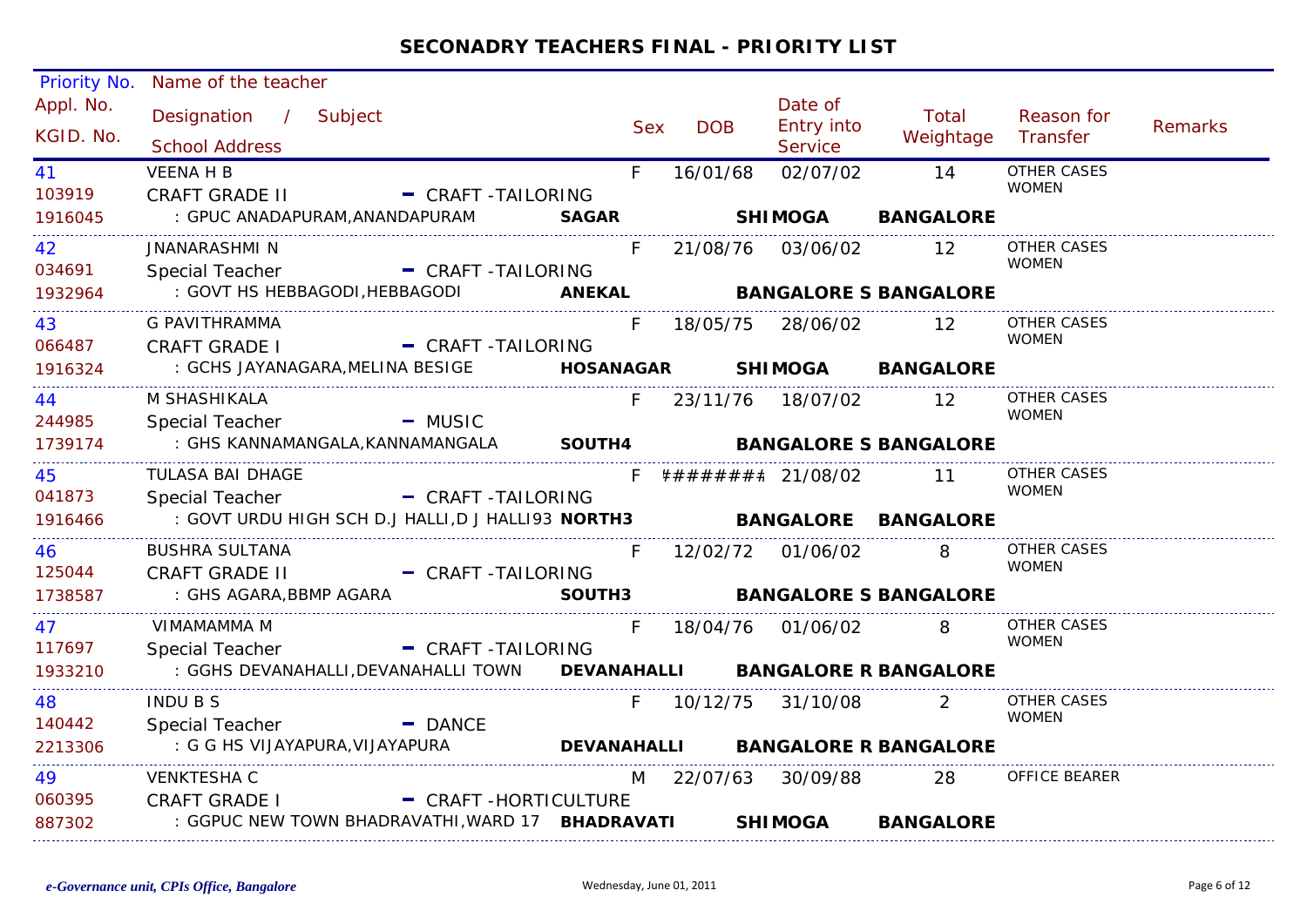| Priority No.           | Name of the teacher                                                   |                       |                   |            |                                         |                            |                        |         |
|------------------------|-----------------------------------------------------------------------|-----------------------|-------------------|------------|-----------------------------------------|----------------------------|------------------------|---------|
| Appl. No.<br>KGID. No. | Designation / Subject<br><b>School Address</b>                        |                       | <b>Sex</b>        | <b>DOB</b> | Date of<br><b>Entry into</b><br>Service | Total<br>Weightage         | Reason for<br>Transfer | Remarks |
| 50                     | <b>GOPALAIAH T K</b>                                                  |                       | M                 | 28/10/73   | 15/07/02                                | 18                         | OFFICE BEARER          |         |
| 247069                 | Special Teacher                                                       | - DRAWING             |                   |            |                                         |                            |                        |         |
| 1854136                | : GHS YALACHAGERE,KOLALA                                              |                       | <b>KORATAGERE</b> |            |                                         | <b>MADHUGIRI BANGALORE</b> |                        |         |
| 51                     | <b>KRISHNAPPA P</b>                                                   |                       | M                 |            | 23/03/55 20/06/78                       | 64                         | OTHER CASES MEN        |         |
| 176725                 | Special Teacher                                                       | - CRAFT-HORTICULTURE  |                   |            |                                         |                            |                        |         |
| 481749                 | : GJC VEMGAL, VEMAGAL                                                 |                       |                   |            |                                         | <b>KOLAR BANGALORE</b>     |                        |         |
| 52                     | MAGADAPPA                                                             |                       | M                 |            | 08/02/58 27/01/84                       | 50                         | OTHER CASES MEN        |         |
| 118438                 | <b>CRAFT GRADE I</b>                                                  | - CRAFT-HORTICULTURE  |                   |            |                                         |                            |                        |         |
| 722441                 | : GPUC BHAKTHARAHALLI, BHAKTHARAHALLY KUNIGAL                         |                       |                   |            |                                         | <b>TUMKUR BANGALORE</b>    |                        |         |
| 53                     | NAGARAJA M                                                            |                       | M                 |            | 01/06/60 09/02/84 47                    |                            | OTHER CASES MEN        |         |
| 029405                 | <b>CRAFT GRADE I</b>                                                  | - CRAFT-TAILORING     |                   |            |                                         |                            |                        |         |
| 719315                 | : G P U COLLAGE SRIRAMPURAM 7TH<br>MAIN, BHASYAM NAGAR W NO.24        |                       | <b>NORTH2</b>     |            |                                         | <b>BANGALORE BANGALORE</b> |                        |         |
| 54                     | RANGANATHA N                                                          |                       | M                 |            |                                         | 15/03/65  12/08/86    44   | OTHER CASES MEN        |         |
| 204451                 | <b>Special Teacher</b>                                                | - DRAWING             |                   |            |                                         |                            |                        |         |
| 2175248                | : G.H.S.GOOLLIHATTI,GOOLLIHATTI <b>HOSADURGA CHITRADURG BANGALORE</b> |                       |                   |            |                                         |                            |                        |         |
| 55                     | M N SUBRAMHANYA                                                       |                       |                   |            |                                         | M 12/01/60 20/08/87 44     | OTHER CASES MEN        |         |
| 173515                 | Special Teacher                                                       | - DRAWING             |                   |            |                                         |                            |                        |         |
| 911195                 | : GHS THONDAGERE, THONDAGERE                                          |                       | <b>TUMKUR</b>     |            | <b>TUMKUR</b>                           | <b>BANGALORE</b>           |                        |         |
| 56                     | ANANTHARAMAIAH                                                        |                       | M                 |            | 10/08/60 30/09/88 42                    |                            | OTHER CASES MEN        |         |
| 240876                 | <b>CRAFT GRADE II</b>                                                 | - CRAFT-HORTICULTURE  |                   |            |                                         |                            |                        |         |
| 1124124                | : GCHS BYATHA, BYATHA                                                 |                       | <b>TUMKUR</b>     |            | <b>TUMKUR</b>                           | <b>BANGALORE</b>           |                        |         |
| 57                     | NAGARAJA D B                                                          |                       | M                 |            | 10/07/63  30/09/88                      | 42                         | OTHER CASES MEN        |         |
| 058473                 | <b>CRAFT GRADE I</b>                                                  | - CRAFT -HORTICULTURE |                   |            |                                         |                            |                        |         |
| 887694                 | : GJC SALURU, SALURU                                                  |                       | <b>SHIKARIPUR</b> |            | <b>SHIMOGA</b>                          | <b>BANGALORE</b>           |                        |         |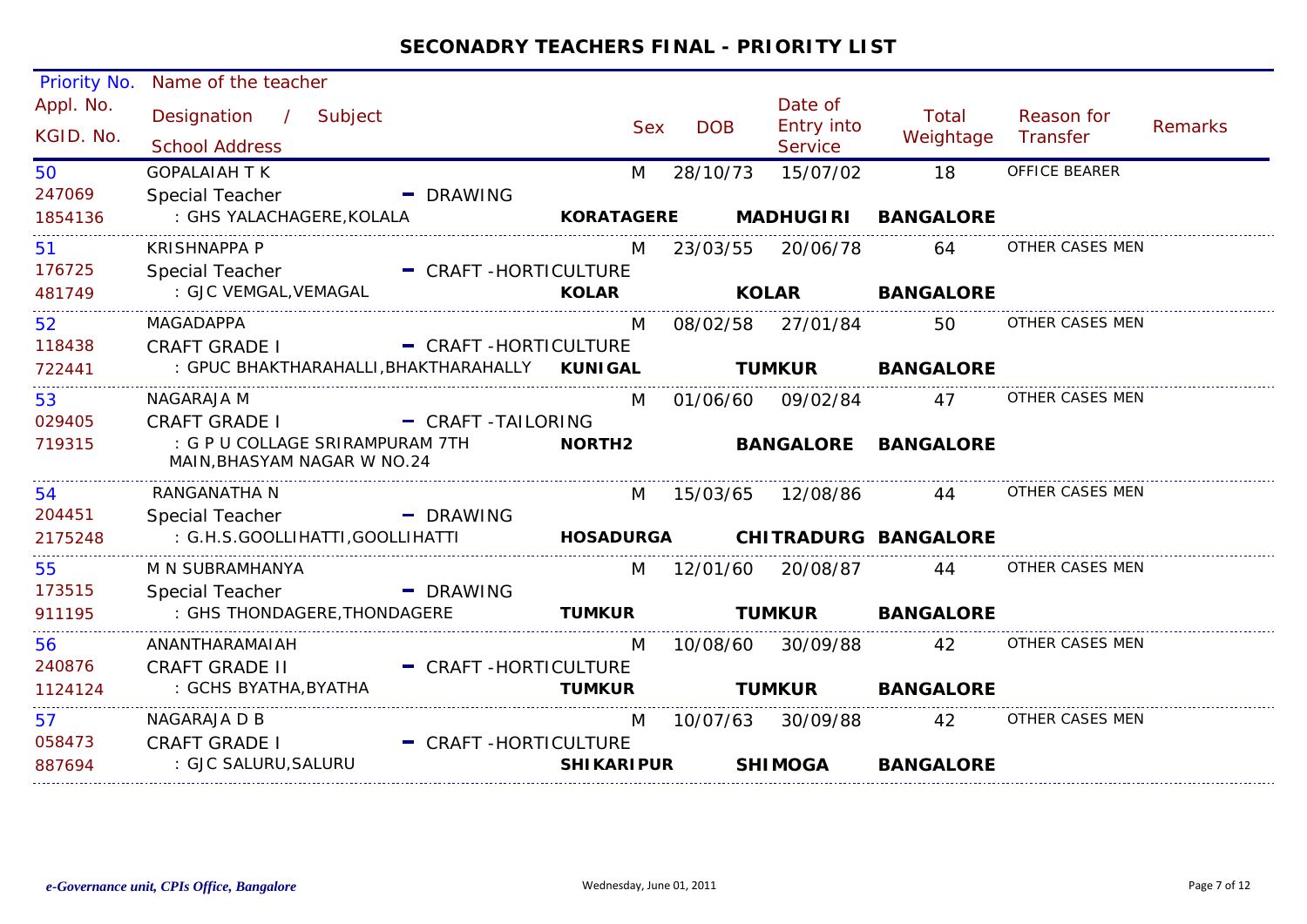| Priority No.           | Name of the teacher                                         |                           |            |                                         |                                 |                                              |         |
|------------------------|-------------------------------------------------------------|---------------------------|------------|-----------------------------------------|---------------------------------|----------------------------------------------|---------|
| Appl. No.<br>KGID. No. | Designation / Subject<br><b>School Address</b>              | <b>Sex</b>                | <b>DOB</b> | Date of<br><b>Entry into</b><br>Service | Total<br>Weightage              | Reason for<br>Transfer                       | Remarks |
| 58                     | <b>B LAKSHMI KANTHA</b>                                     | M                         | 10/08/62   | 28/10/88                                | 42                              | OTHER CASES MEN                              |         |
| 037034                 | - CRAFT -HORTICULTURE<br><b>CRAFT GRADE I</b>               |                           |            |                                         |                                 |                                              |         |
| 1159420                | $\therefore$ G HS<br>THIGALARAHOSAHALLI, THIGALARAHOSAHALLI |                           |            |                                         | KANAKAPURA RAMANAGARA BANGALORE |                                              |         |
| 59                     | L M BADIGER                                                 |                           |            |                                         | M 22/05/57 31/10/88 42          | OTHER CASES MEN                              |         |
| 023944                 | Special Teacher - CRAFT - WOOD CRAFT                        |                           |            |                                         |                                 |                                              |         |
| 1028466                |                                                             |                           |            |                                         | <b>TUMKUR BANGALORE</b>         |                                              |         |
| 60                     | SATHYANARAYANA K C                                          |                           |            |                                         | M 28/06/54 07/12/88 42          | OTHER CASES MEN                              |         |
| 026488                 | - DRAWING<br>Special Teacher                                |                           |            |                                         |                                 |                                              |         |
| 1132634                |                                                             |                           |            |                                         |                                 |                                              |         |
| 61 - 1                 | RUDRACHARI A M                                              |                           |            |                                         |                                 | M 01/06/61 15/07/91 36 OTHER CASES MEN       |         |
| 090140                 | <b>CRAFT GRADE II</b><br>- CRAFT - WOOD CRAFT               |                           |            |                                         |                                 |                                              |         |
| 1102636                | : GCHS SONALE, SONALE                                       |                           |            |                                         | HOSANAGAR SHIMOGA BANGALORE     |                                              |         |
| 62                     | MOHAMED HYDER                                               |                           |            |                                         | M 05/06/62 18/09/91 36          | OTHER CASES MEN                              |         |
| 085653                 | CRAFT GRADE II - CRAFT -HORTICULTURE                        |                           |            |                                         |                                 |                                              |         |
| 1129808                |                                                             |                           |            |                                         |                                 |                                              |         |
| 63                     | MOUNESHWAR RUDRAPPA PATTAR                                  |                           |            |                                         |                                 | M  18/05/65  01/11/88  34.5  OTHER CASES MEN |         |
| 038110                 | Special Teacher - DRAWING                                   |                           |            |                                         |                                 |                                              |         |
| 1154123                | : GOVT. COMP. H.S KURKI, KURKI                              |                           |            |                                         |                                 |                                              |         |
| 64                     | PRASAD K                                                    |                           |            |                                         |                                 | M 01/05/60 09/02/84 34 OTHER CASES MEN       |         |
| 041662                 | Special Teacher<br>$-$ DRAMA                                |                           |            |                                         |                                 |                                              |         |
| 1127258                | : GHS GAJANURU, GAJANURU                                    | SHIMOGA SHIMOGA BANGALORE |            |                                         |                                 |                                              |         |
| 65                     | NARAYANAGOWDA N G                                           | M                         |            |                                         | 33                              | OTHER CASES MEN                              |         |
| 002864                 | <b>CRAFT GRADE I</b><br>- CRAFT-HORTICULTURE                |                           |            |                                         |                                 |                                              |         |
| 1148865                | : GHS YELDURU, YELDUR                                       |                           |            |                                         | SRINIVASAPUR KOLAR BANGALORE    |                                              |         |
| 66 — 10                | <b>MALLAIAH H</b>                                           | M                         |            |                                         |                                 | 10/09/60 27/12/89 30 OTHER CASES MEN         |         |
| 032466                 | CRAFT GRADE I - CRAFT -HORTICULTURE                         |                           |            |                                         |                                 |                                              |         |
| 1070231                | : GHS K GOLLAHALLI,K GOLLA HALLI                            | SOUTH1                    |            |                                         | <b>BANGALORE S BANGALORE</b>    |                                              |         |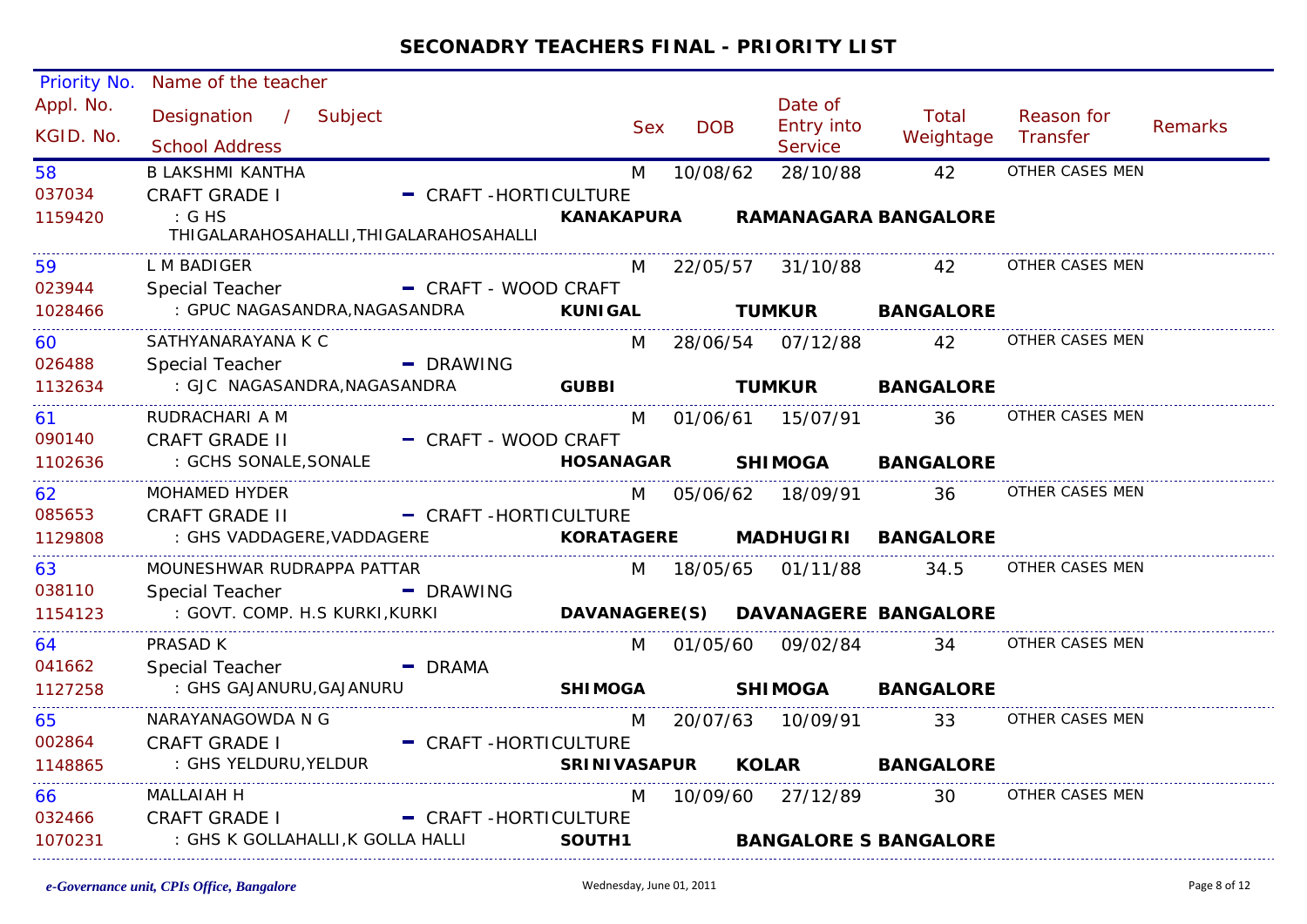| Priority No.           | Name of the teacher                                                   |                        |                    |            |                                         |                                      |                        |         |
|------------------------|-----------------------------------------------------------------------|------------------------|--------------------|------------|-----------------------------------------|--------------------------------------|------------------------|---------|
| Appl. No.<br>KGID. No. | Designation / Subject<br><b>School Address</b>                        |                        | <b>Sex</b>         | <b>DOB</b> | Date of<br>Entry into<br><b>Service</b> | Total<br>Weightage                   | Reason for<br>Transfer | Remarks |
| 67                     | <b>VENKATARAMANAPPA M</b>                                             |                        | M                  | 22/08/54   | 29/09/88                                | 26                                   | OTHER CASES MEN        |         |
| 093282                 | <b>CRAFT GRADE I</b>                                                  | - CRAFT-HORTICULTURE   |                    |            |                                         |                                      |                        |         |
| 1008079                | : GJC MULBAGAL, MULBAGAL                                              |                        | <b>MULBAGAL</b>    |            | <b>KOLAR</b>                            | <b>BANGALORE</b>                     |                        |         |
| 68                     | PRABHAKARA R                                                          |                        | M                  |            | 17/09/62 04/11/88                       | 26                                   | OTHER CASES MEN        |         |
| 046990                 | <b>CRAFT GRADE II</b>                                                 | - DRAWING              |                    |            |                                         |                                      |                        |         |
| 1174185                | : GPUC SHETTIHALLI, SHETTYHALLI                                       |                        | <b>SHIMOGA</b>     |            | <b>SHIMOGA</b>                          | <b>BANGALORE</b>                     |                        |         |
| 69                     | HONNURSABI A                                                          |                        | M                  |            | 13/07/63 07/11/88                       | 16                                   | OTHER CASES MEN        |         |
| 070816                 | <b>CRAFT GRADE I</b>                                                  | - CRAFT-AGRICULTURE    |                    |            |                                         |                                      |                        |         |
| 888095                 | : GSSJVP SANTHEBENNURU, SANTHEBENNURU CHANNAGIRI DAVANAGERE BANGALORE |                        |                    |            |                                         |                                      |                        |         |
| 70.                    | PRAKASH S KUMARESHI                                                   |                        |                    |            | M 08/03/73 12/07/02                     | 16                                   | OTHER CASES MEN        |         |
| 043506                 | Special Teacher                                                       | - DRAWING              |                    |            |                                         |                                      |                        |         |
| 1933452                | : GOVT (COMP) HS MANNE, MANNE                                         |                        | NELAMANGALA        |            |                                         | <b>BANGALORE R BANGALORE</b>         |                        |         |
| 71                     | VIJAY I GULEDAGUDD                                                    |                        |                    |            | M 22/07/67 15/07/02                     | 16                                   | OTHER CASES MEN        |         |
| 128437                 | <b>Special Teacher</b>                                                | - DRAWING              |                    |            |                                         |                                      |                        |         |
| 1738346                | : GJC ANNAHALLI, ANNAHALLI                                            |                        | <b>RAMANAGARA</b>  |            |                                         | <b>RAMANAGARA BANGALORE</b>          |                        |         |
| 72                     | SHRIPAL CHOUGALA                                                      |                        | M                  |            | 22/07/69 15/07/02                       | $\overline{16}$                      | OTHER CASES MEN        |         |
| 085269                 | Special Teacher                                                       | - DRAWING              |                    |            |                                         |                                      |                        |         |
| 1933364                | : GJC BIDADI,BIDADI                                                   |                        | <b>RAMANAGARA</b>  |            |                                         | <b>RAMANAGARA BANGALORE</b>          |                        |         |
| 73                     | JAGANNATH S                                                           |                        |                    |            | M 01/06/76 15/07/02                     | 16                                   | OTHER CASES MEN        |         |
| 178205                 | <b>CRAFT GRADE II</b>                                                 | $\blacksquare$ DRAWING |                    |            |                                         |                                      |                        |         |
| 1916397                | : GPUC AYANUR, AYANUR                                                 |                        | <b>SHIMOGA</b>     |            | <b>SHIMOGA</b>                          | <b>BANGALORE</b>                     |                        |         |
| 74                     | PRAKASH KOTI                                                          |                        | M                  |            | 01/12/72 17/07/02                       | -16                                  | OTHER CASES MEN        |         |
| 049922                 | Special Teacher                                                       | - DRAWING              |                    |            |                                         |                                      |                        |         |
| 1933480                | $\mathcal{G}$ is GHS                                                  |                        |                    |            |                                         | DODDABALLAPURA BANGALORE R BANGALORE |                        |         |
|                        | SAKKAREGOLAHALLI, SAKKAREGOLLAHALLI                                   |                        |                    |            |                                         |                                      |                        |         |
| 75                     | SIDDARAMAPPA I JEERANKALAGI                                           |                        | M                  |            | 06/10/69 23/07/02                       | 16                                   | OTHER CASES MEN        |         |
| 159798                 | <b>Special Teacher</b>                                                | - DRAWING              |                    |            |                                         |                                      |                        |         |
| 1819508                | : GOVT.HS JN KOTE, J.N.KOTE                                           |                        | <b>CHITRADURGA</b> |            |                                         | <b>CHITRADURG BANGALORE</b>          |                        |         |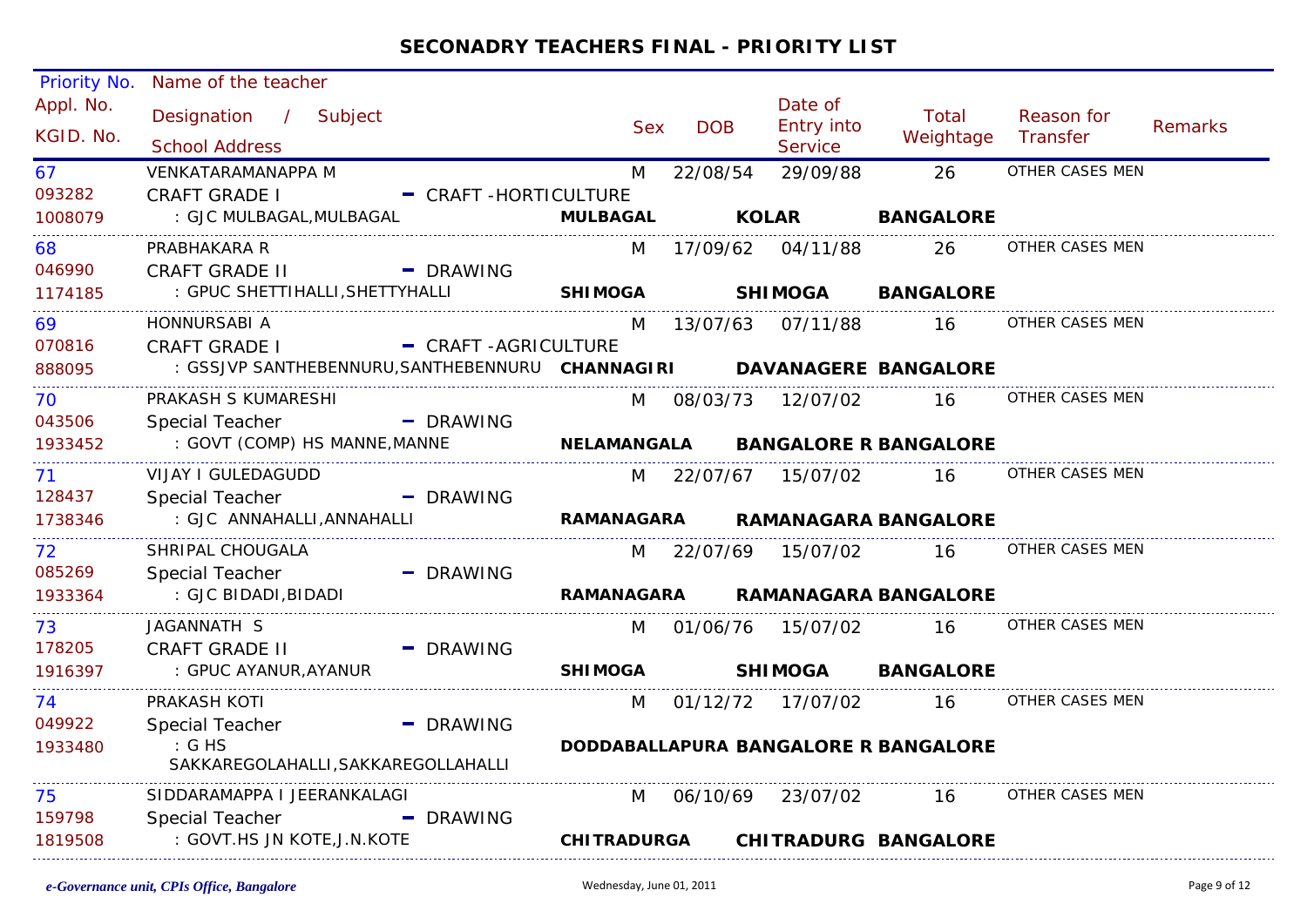| Priority No.           | Name of the teacher                             |                        |            |                                         |                                 |                        |         |
|------------------------|-------------------------------------------------|------------------------|------------|-----------------------------------------|---------------------------------|------------------------|---------|
| Appl. No.<br>KGID. No. | Designation / Subject<br><b>School Address</b>  | <b>Sex</b>             | <b>DOB</b> | Date of<br>Entry into<br><b>Service</b> | Total<br>Weightage              | Reason for<br>Transfer | Remarks |
| 76                     | LOKESHWARAPPA N T                               | M                      | 01/06/74   | 31/07/02                                | 16                              | OTHER CASES MEN        |         |
| 179924                 | Special Teacher<br>- DRAWING                    |                        |            |                                         |                                 |                        |         |
| 1948038                | : GJC - BANNIKODU, BANNIKODU                    | <b>HARIHARA</b>        |            |                                         | <b>DAVANAGERE BANGALORE</b>     |                        |         |
| 77                     | JAGADEESHA V PALKI                              |                        |            |                                         | M 01/06/69 05/08/02 16          | OTHER CASES MEN        |         |
| 122098                 | <b>CRAFT GRADE II</b><br>- DRAWING              |                        |            |                                         |                                 |                        |         |
| 1917982                | : GCHS BAVIKAISARU,BAVIKAISARU                  |                        |            |                                         | THIRTHAHALLI SHIMOGA BANGALORE  |                        |         |
| 78                     | <b>K V KALIDAS</b>                              |                        |            |                                         | M 02/05/69 17/08/02 16          | OTHER CASES MEN        |         |
| 114086                 | Assistant Master (AM) - DRAWING                 |                        |            |                                         |                                 |                        |         |
| 1870025                | : GHS MEDIHALA, MEDIHALA                        | <b>KOLAR</b>           |            | <b>KOLAR</b>                            | <b>BANGALORE</b>                |                        |         |
| 79                     | <b>CHANDRAPPA H</b>                             |                        |            |                                         | M 10/03/68 22/08/02 16          | OTHER CASES MEN        |         |
| 146635                 | Special Teacher<br>- DRAWING                    |                        |            |                                         |                                 |                        |         |
| 1854138                | : GCHS BARAGUR, BARAGUR                         | <b>HALLI</b>           |            |                                         | CHIKKANAYAKANA TUMKUR BANGALORE |                        |         |
| 80                     | <b>GIRISH K MAHALE</b>                          |                        |            |                                         | M 29/09/73 22/08/02 16          | OTHER CASES MEN        |         |
| 123946                 | Special Teacher<br>- DRAWING                    |                        |            |                                         |                                 |                        |         |
| 1916614                | : GHS BILIGARU,BILIGIRI                         | <b>SAGAR Example 2</b> |            |                                         | SHIMOGA BANGALORE               |                        |         |
| 81                     | YOGANANDA V                                     |                        |            |                                         | M 05/10/70 28/08/02 16          | OTHER CASES MEN        |         |
| 243988                 | Special Teacher<br>- DRAWING                    |                        |            |                                         |                                 |                        |         |
| 1933174                | : G HS MANCHANABELE, MANCHANABELE               |                        |            |                                         | MAGADI RAMANAGARA BANGALORE     |                        |         |
| 82                     | SHANTHA KUMAR HR                                |                        |            | M 07/08/68 05/09/02                     | <b>16</b>                       | OTHER CASES MEN        |         |
| 082730                 | Special Teacher<br>$\blacksquare$ DRAWING       |                        |            |                                         |                                 |                        |         |
| 1933617                | : G HS ATTHIHALLI, ATTHIHALLI                   | KANAKAPURA             |            |                                         | <b>RAMANAGARA BANGALORE</b>     |                        |         |
| 83                     | <b>SANTHOSH KUMAR</b>                           | M                      |            |                                         | 01/01/68 11/09/02 16            | OTHER CASES MEN        |         |
| 043594                 | <b>CRAFT GRADE II</b><br>- DRAWING              |                        |            |                                         |                                 |                        |         |
| 1869793                | : GHS BEECHAGANAHALLI,BEECHAGANAHALLI GUDIBANDA |                        |            |                                         | <b>CHIKKABALLA BANGALORE</b>    |                        |         |
| 84                     | PRAKASH N                                       |                        | M 12/07/57 |                                         | 08/07/02 14                     | OTHER CASES MEN        |         |
| 044014                 | Special Teacher <b>Special</b><br>$-MUSIC$      |                        |            |                                         |                                 |                        |         |
| 1790226                | : GJC - BILICHODU,BILICHODU                     | <b>JAGALUR</b>         |            |                                         | <b>DAVANAGERE BANGALORE</b>     |                        |         |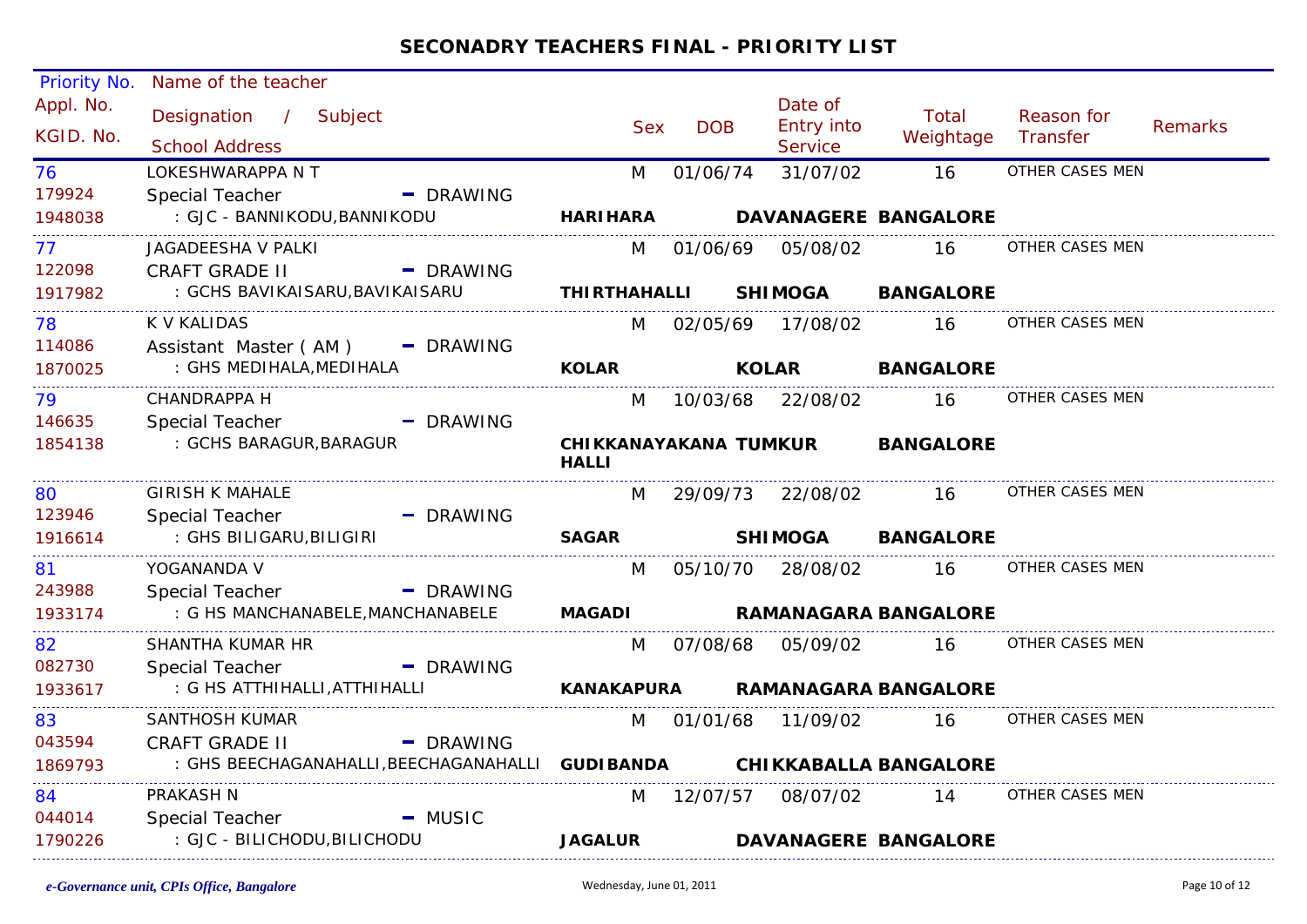| Priority No. | Name of the teacher                   |                        |                   |            |                       |                                    |                 |                |
|--------------|---------------------------------------|------------------------|-------------------|------------|-----------------------|------------------------------------|-----------------|----------------|
| Appl. No.    | Designation / Subject                 |                        |                   |            | Date of               | Total                              | Reason for      |                |
| KGID. No.    | <b>School Address</b>                 |                        | <b>Sex</b>        | <b>DOB</b> | Entry into<br>Service | Weightage                          | Transfer        | <b>Remarks</b> |
| 85           | <b>SURESHA A B</b>                    |                        | M                 | 01/06/77   | 11/09/02              | 14                                 | OTHER CASES MEN |                |
| 122922       | Special Teacher                       | - DRAWING              |                   |            |                       |                                    |                 |                |
| 1854126      | : GHS DASARAHALLY, DASARAHALLI        |                        | <b>KORATAGERE</b> |            | <b>MADHUGIRI</b>      | <b>BANGALORE</b>                   |                 |                |
| 86           | SHIVANNA GOLASANGI                    |                        | M                 |            | 02/06/67 03/06/04     | 12                                 | OTHER CASES MEN |                |
| 233955       | Special Teacher                       | - LANGUAGE KANNADA     |                   |            |                       |                                    |                 |                |
| 1949592      | : GOVT COMP. H.S KASHIPURA, KASHIPURA |                        |                   |            |                       | DAVANAGERE(S) DAVANAGERE BANGALORE |                 |                |
| 87           | CHANDRAHASA K                         |                        | M                 |            | 14/09/69 03/06/04     | $12 \overline{ }$                  | OTHER CASES MEN |                |
| 038471       | - DRAWING<br>Special Teacher          |                        |                   |            |                       |                                    |                 |                |
| 1958472      | : GHS CHIKKANAHALLY, CHIKKANAHALLI    | <b>SIRA</b>            |                   |            |                       | MADHUGIRI BANGALORE                |                 |                |
| 88           | <b>CHANDRAHASA K</b>                  |                        | M                 |            | 14/09/69 03/06/04     | $12 \overline{ }$                  | OTHER CASES MEN |                |
| 240378       | <b>Special Teacher</b><br>- DRAWING   |                        |                   |            |                       |                                    |                 |                |
| 1958472      | : Govt TTI, TALUK SIRA,               | <b>SIRA</b>            |                   |            | <b>MADHUGIRI</b>      | <b>BANGALORE</b>                   |                 |                |
| 89           | M C DIVAKAR                           |                        |                   |            | M 02/04/73 01/12/05   | 10                                 | OTHER CASES MEN |                |
| 097505       | <b>Special Teacher</b><br>- DRAWING   |                        |                   |            |                       |                                    |                 |                |
| 1950493      | : GJC - MALEBENNURU, MALEBENNURU      |                        | <b>HARIHARA</b>   |            |                       | <b>DAVANAGERE BANGALORE</b>        |                 |                |
| 90           | VIJAYA KUMAR H MANGAJJI               |                        |                   |            | M 01/07/67 09/12/05   | 10 I                               | OTHER CASES MEN |                |
| 008304       | <b>Special Teacher</b>                | - DRAWING              |                   |            |                       |                                    |                 |                |
| 1936568      | : G HS THAVAREKERE, THAVAREKERE       | <b>HOSAKOTE</b>        |                   |            |                       | <b>BANGALORE R BANGALORE</b>       |                 |                |
| 91           | ACHYUTHAN D K                         |                        | M                 |            | 05/06/75 19/06/06     | 8                                  | OTHER CASES MEN |                |
| 041256       | - DRAWING<br>Special Teacher          |                        |                   |            |                       |                                    |                 |                |
| 1960476      | : GHS HETTAPPANAHATTY, HUNJUNAALU     | <b>SIRA</b>            |                   |            |                       | MADHUGIRI BANGALORE                |                 |                |
| 92           | MAHESH A HIREGOUDRA                   |                        | M                 |            | 01/06/75 23/06/06     | 8                                  | OTHER CASES MEN |                |
| 083402       | Special Teacher<br>- DRAWING          |                        |                   |            |                       |                                    |                 |                |
| 1950996      | : GHS- HARAKANALU, HARKANALU          |                        |                   |            |                       | HARAPANAHALLI DAVANAGERE BANGALORE |                 |                |
| 93           | <b>VENUGOPAL G K</b>                  |                        | M                 |            | 05/11/71 24/06/06     | 8                                  | OTHER CASES MEN |                |
| 057277       | <b>CRAFT GRADE II</b>                 | $\blacksquare$ DRAWING |                   |            |                       |                                    |                 |                |
| 1987432      | : GHS K RAGUTTAHALLI, K RAGUTTAHALLI  |                        | <b>CHINTAMANI</b> |            |                       | <b>CHIKKABALLA BANGALORE</b>       |                 |                |